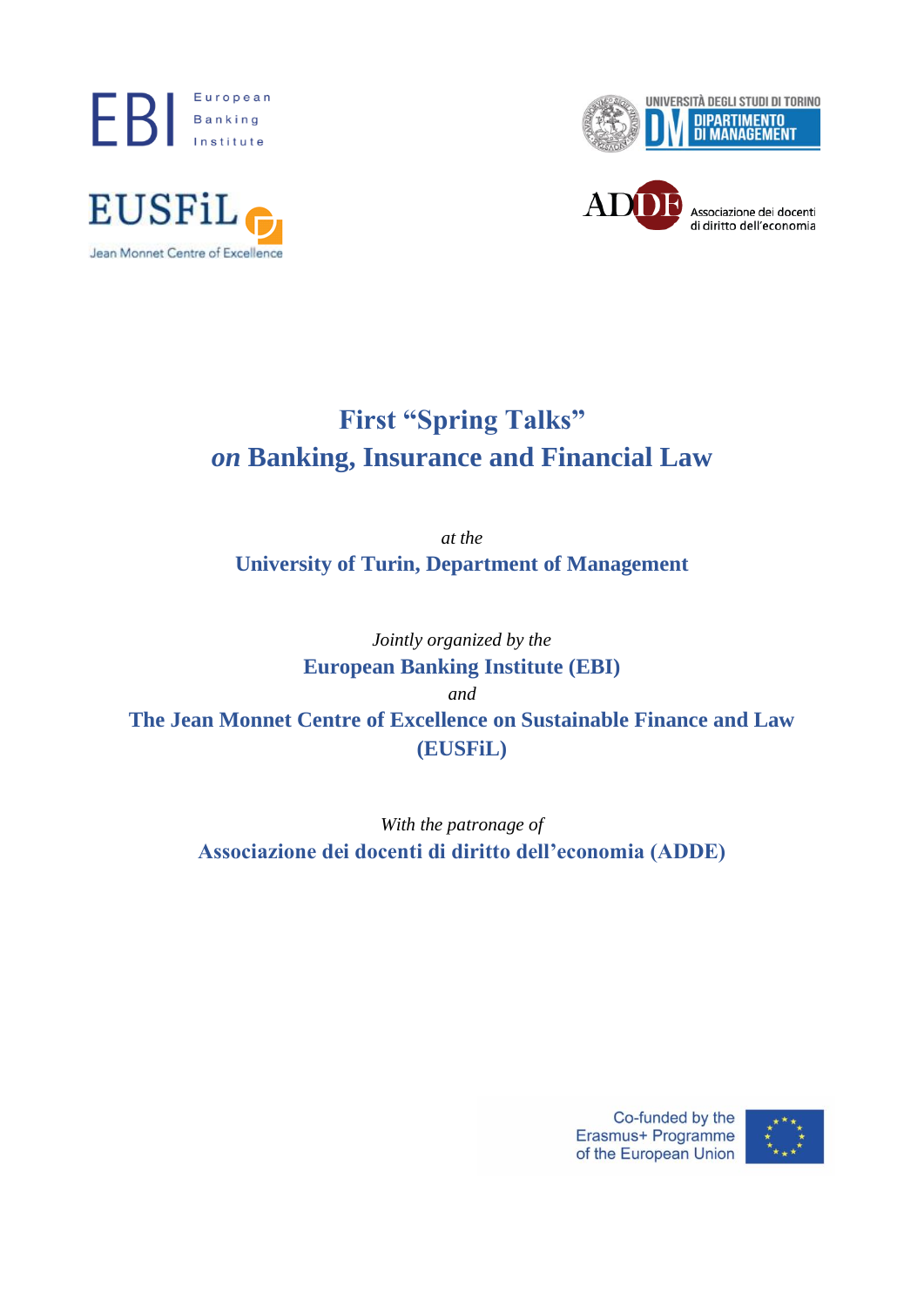*We are pleased to invite you to the First "Spring Talk" on Banking, Insurance and Financial Law, organized at the University of Turin, Department of Management, by the EBI and by the EUSFIL, together with the patronage of ADDE.*

*"Spring Talks" are intended to emphasize the importance of current matters concerning the regulation of the supervised sectors, providing post Ph.D. and early and/or senior researchers with the opportunity to discuss issues related to their studies and research.*

*Two Fellows Academic Members of the European Banking Institute will host each seminar, discussing with scholars the matters presented, and moderating the follow-up debate. During the final seminar EUSFiL will award the best papers submitted to the last year call for papers.*

*With a view to making the discussions particularly inclusive and engaging, the general subject of the meetings has been agreed upon the following theme:*

# *"Trends and Issues in European Financial Markets Policy and Regulation"*

*Within this macro-sector, the schedule will include speeches on technological developments, sustainability and other issues related to regulated markets. Students, PhD students, post-doc researchers, professors and, more generally, practitioners interested in new trends relating to supervised sectors are more than invited to join us!*

*Contact:*

Claudia Collins: [claudia.collins@ebi-europa.eu](mailto:claudia.collins@ebi-europa.eu) *and* Ricarda Kahl: [ricarda.kahl@ebi-europa.eu](mailto:ricarda.kahl@ebi-europa.eu)

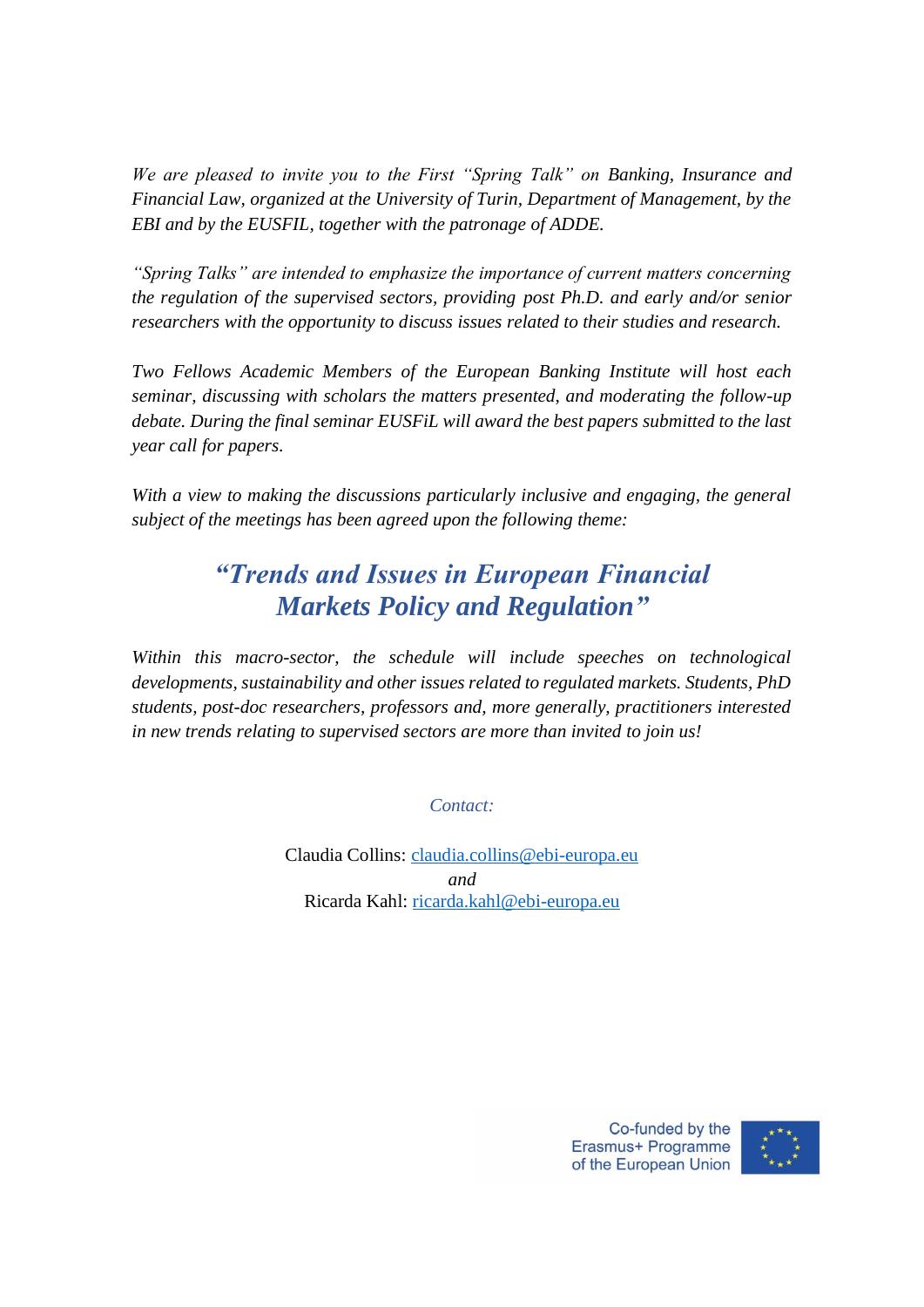#### **PROGRAM**

**April 7, 2022**

14.45 -17 pm (CET) via WebEX Events *[Registration](https://ebi-europa.webex.com/ebi-europa/onstage/g.php?MTID=e4ac4de3f5c2a743dadfc4169aeaa3917)* **password: SpringTalk#1**

**First Talk**

*on* **Technology and Financial Markets: a Growing Powerful Nexus**

# *Presentation*

14.45-15 p.m. (CET)

**Christos Gortsos**

*(Institutional welcome speech + presentation of EBI)* (15 min)

### *Discussion*

15-17 p.m. (CET)

**Luca Enriques** *and* **Bart P.M. Joosen**

*(To briefly present research, discuss and moderate the follow-up debate)* (20 min)

**Ugo Malvagna** UNIVERSITY OF TRENTO  $(20 \text{ min} + 5 \text{ min } \text{O} \& \text{A})$ 

*DLTs and market infrastructures amid technological neutrality and decentralized finance*

**Edoardo Martino** UNIVERSITY OF AMSTERDAM

*Regulating Stablecoins: Private Money and Liquidity Risk*

 $(20 \text{ min} + 5 \text{ min } Q\&A)$ **Eugenia Macchiavello**

*Green fintech: an oxymoron or the solution to all problems?*

UNIVERSITY OF GENOVA  $(20 \text{ min} + 5 \text{ min } Q\&A)$ 

**Anne-Marie Weber** UNIVERSITY OF WARSAW  $(20 \text{ min} + 5 \text{ min } Q\&A)$ 

*Combating exclusion of the elderly from digital financial services – challenges for the EU's legal framework*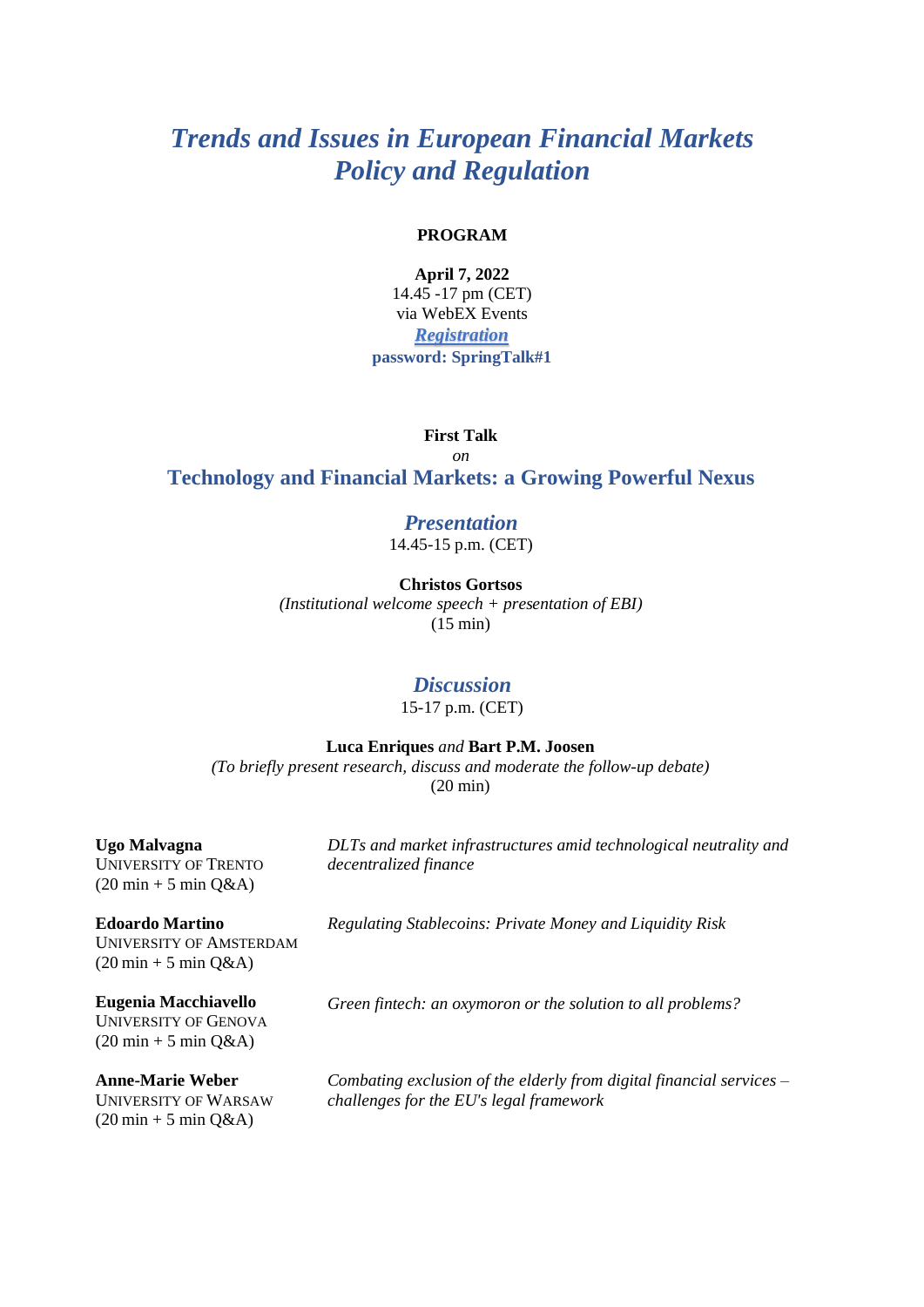#### **PROGRAM**

### **April 14, 2022**

15-17 p.m. (CET) via WebEX Events *[Registration](https://ebi-europa.webex.com/ebi-europa/onstage/g.php?MTID=eeeb2b55c7291b6e5c7c8f71173f9600a)* **password: SpringTalk#2**

**Second Talk**

### *on* **Regulating Markets Phenomena**

## *Discussion*

**Concetta Brescia Morra** *and* **Filippo Annunziata** *(To briefly present research, discuss and moderate the follow-up debate)*

(*20 min*)

**Maria Lucia Passador** BOCCONI UNIVERSITY  $(20 \text{ min} + 5 \text{ min } Q\&A)$ 

#### **Matteo Gargantini**

UNIVERSITY OF UTRECHT  $(20 \text{ min} + 5 \text{ min } Q\&A)$ **Andrea Minto** UNIVERSITY OF VENICE  $(20 \text{ min} + 5 \text{ min } Q\&A)$ 

**Federico Urbani** BOCCONI UNIVERSITY  $(20 \text{ min} + 5 \text{ min } Q\&A)$ 

*In Vogue Again: The Re-Rise of SPACs in the IPO market*

*The European Regulation of Securities Exchanges: New Technologies and Regulatory Challenges*

*AML and financial innovation: new challenges for supervisor authorities*

*DORA: a (proposed) game-changer for prudential supervision of credit and financial institutions*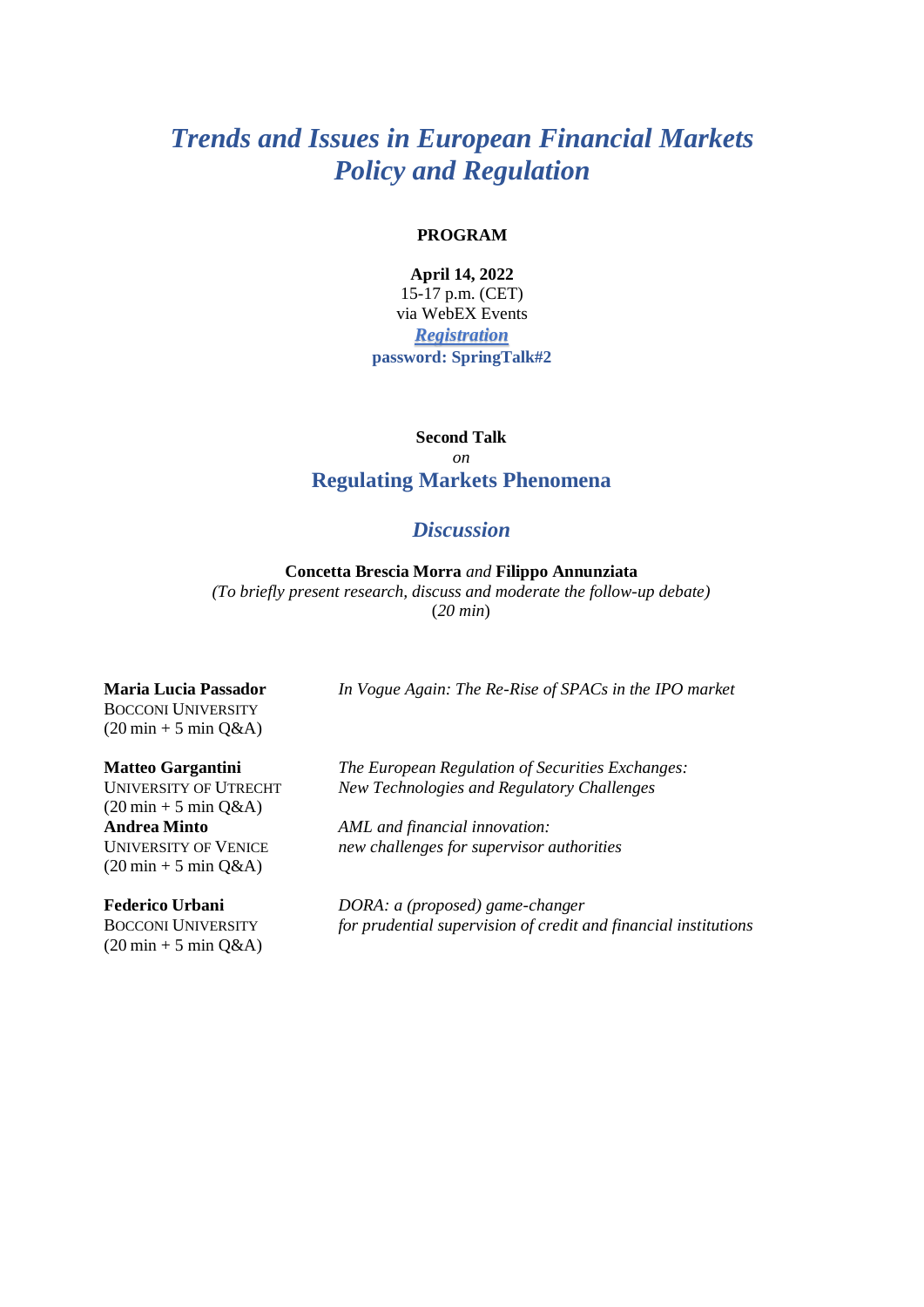#### **PROGRAM**

#### **May 5, 2022**

15 am – 17 pm (CET) via WebEX Events *[Registration](https://ebi-europa.webex.com/ebi-europa/onstage/g.php?MTID=e478a6a26d6c73a291d5a490dc94acefb)* **password: SpringTalk#3**

#### **Third Talk**

# *on* **Understanding Sustainability in Financial Sector: A Joint EBI and EUSFiL Event**

### *Discussion*

**Wolf-Georg Ringe** *and* **Antonella Sciarrone Alibrandi** *(To briefly present research, discuss and moderate the follow-up debate)* (20 min)

**Agnieszka Smolenska**

POLISH ACADEMY OF SCIENCES  $(20 \text{ min} + 5 \text{ min } Q\&A)$ 

**Giulia Schneider** CATHOLIC UNIVERSITY MILAN  $(20 \text{ min} + 5 \text{ min } Q\&A)$ 

**Federico Riganti** UNIVERSITY OF TURIN  $(20 \text{ min} + 5 \text{ min } Q\&A)$ 

**Xenia Karametaxas** UNIVERSITY OF ZURICH  $(20 \text{ min} + 5 \text{ min } Q\&A)$ 

*The EU's sustainability capitalism: identifying the varieties of financial markets transition – a law of political economy approach*

*The Corporate Governance Pitfalls of a "sustainable" Open Banking System: the Case of Corporate Digital Responsibility*

*ESG in EU Banking and Insurance Sectors: is this just a "#BlaBla"?*

*A Swiss perspective on Sustainable Finance*